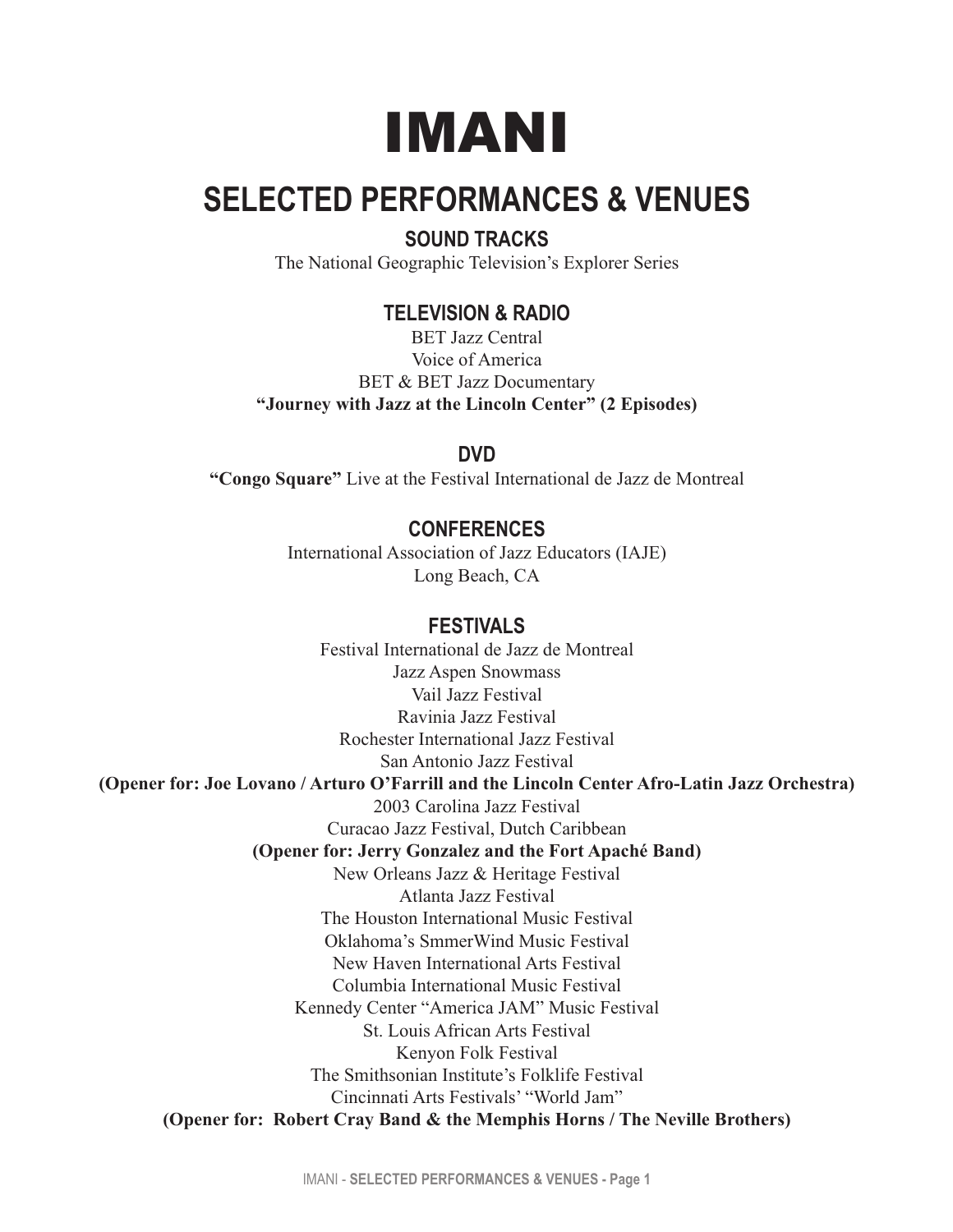#### **CONCERT SERIES**

Miller Theater Mann Center for the Performing Arts Orchestra Hall at Max Fisher Music Center **(with Wynton Marsallis and the Jazz at Lincoln Center Orchestra)** Aaron Davis Hall Troy Music Hall John Addison Concert Hall Carter Barron Amphitheater Central Park's SummerStage Concert Series Benson & Hedges Summer Concert Series **(Opener for: Roy Ayers)** The World Music Institute of New York at Symphony Space Theater

#### **ART CENTERS, GALLERIES & MUSEUMS**

The Egg Performing Arts Center Clarice Smith performing Arts Center Montpelier Cultural Arts Center New Jersey Performing Arts Center Kennedy Center for the Performing Arts Maryland Museum of African Art The Corcoran Gallery of Art The Art Institute of Chicago Saint Louis Art Museum Smithsonian's Hirshhorn Art Gallery Smithsonian's National Portrait Gallery Smithsonian's National Portrait Gallery Lancaster, California Performing Arts Center

#### **DISCOGRAPHY**

*Celebration* 1993 World Music Ensemble Mapleshade Productions

**Of Ancient Wisdom** 1994 Jeff Order **1994 Jeff Order Records Goree** 1996 Djimo Kouyate Kouyate Productions **Collage** 1997 Imani & First Prayer IFP Records **Children of the Ancients** 1998 ODADAA Aku Records *Between Here & There* 2000 Imani IFP Records **The Exchange** 2001 Antonio Parker Interchange Records *Unity Y2K* 2003 Byron Morris By-Mor Music *A Jazz Mass* 2005 W.E.S. Group 2 Productions 2 Jazz **Congo Square** 2007 Wynton Marsalis Jazz at Lincoln Center **Calling You** 2007 Imani IFP Records